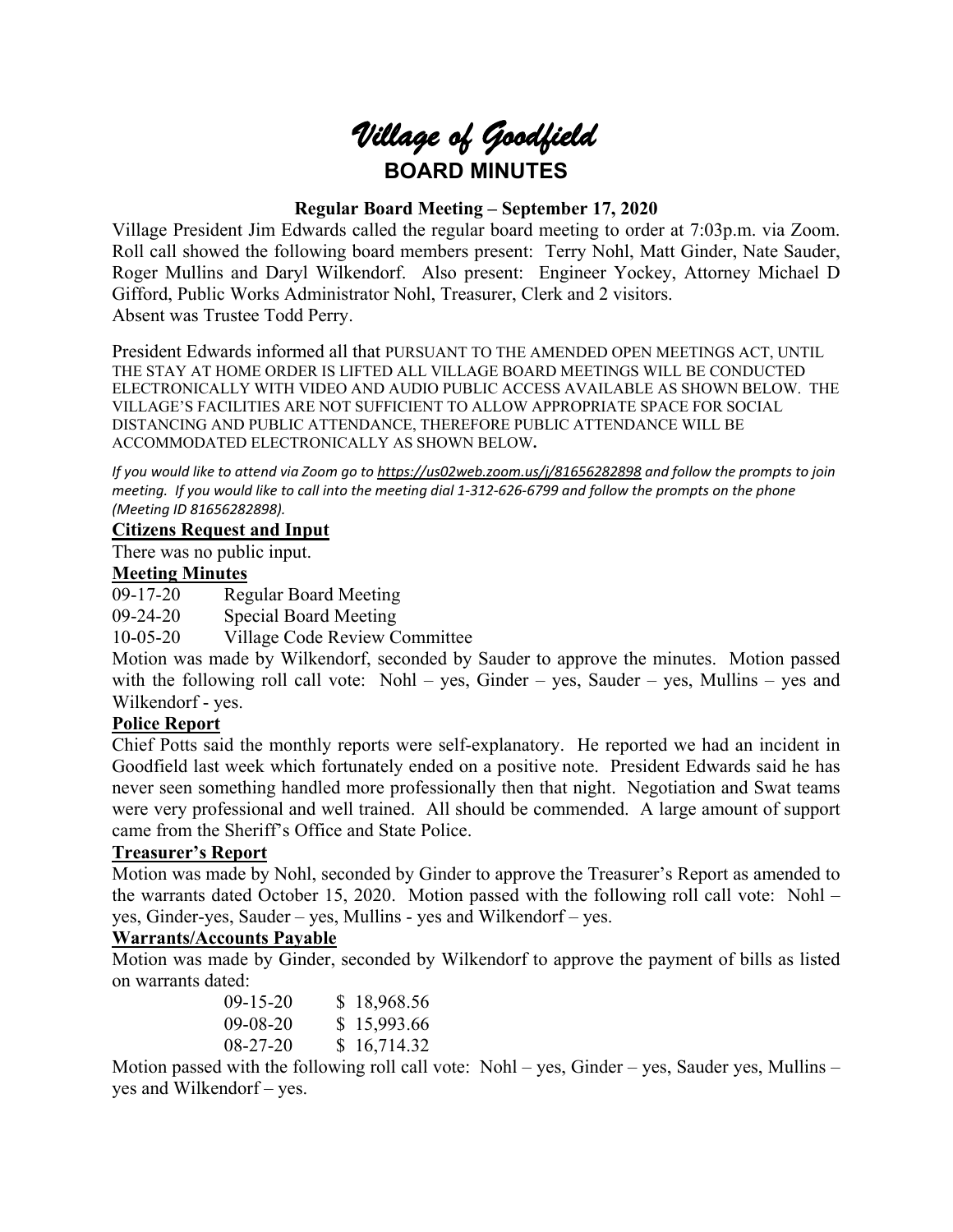# **Transfers**

Motion was made by Wilkendorf, seconded by Nohl to approve the following transfers:

- \$ 8,718.48 from O&M Checking to General Fund Checking
- \$30,000.00 from General Fund Money Market to General Fund Checking
- \$ 0.00 from General Fund Money Market to Building Fund Money Market
- \$ 0.00 from O&M Checking to O&M Money Market
- \$ 0.00 from O&M Checking to Pledged Revenue (Bond Pmt)
- \$ 0.00 from TIF Fund to General Fund Checking
- \$ 0.00 from Bond Repayment Fund to General Fund Checking

Motion passed with the following roll call vote: Nohl – yes, Ginder-yes, Sauder – yes, Mullins yes and Wilkendorf – yes.

# **Payment of outstanding invoices upon request of Village Engineer**

There were no outstanding invoices.

# **PUBLIC WORKS ADMINISTRATOR/VILLAGE ENGINEER REPORT**

PWA Nohl reported Public Works will be putting up snow fence, getting plows ready for winter and just catching up on miscellaneous jobs.

Engineer Yockey reviewed Dollar General's site plan. They will not need an IDOT permit. Duane also reviewed their drainage and Dollar General has agreed to pipe the roof drainage to the storm sewer on Commercial Street so there should be no drainage issues.

Engineer received a copy of Village's NPDES permit. It is effective Nov. 1, 2020 and expires Oct. 31, 2025.

Engineer Yockey feels it would be a good idea to have a Water & Sewer Committee meeting to discuss possible alternate route to trunk sewer and Village Code with regard to sanitary sewer. Current code is vague on when pre-treatment is required.

Trustee Mullins asked whatever happened with the well motor inside the water plant that was tripping out. Zeller Electric came out and put a monitor on it but it hasn't tripped out since then. Brian with Zellers talked about pulling new wires and then testing the transformer.

President Edwards received a call from Phyllis Rhoades concerned that there is stuff in her yard from the recycle bin. PWA said he will try to watch that but a lot of garbage comes from Shell.

**WATER TREATMENT PLANT/DISTRIBUTION SYSTEM** Nothing discussed. **SEWER TREATMENT PLANT/COLLECTION SYSTEM** Nothing discussed. **SANITARY SEWER COLLECTION SYSTEM ISSUES** Nothing discussed.

# **ATTORNEY REPORT**

Attorney Gifford spoke with Clerk Sheri Martin regarding a question that stemmed from the Code Review Committee meeting asking that he take a look at the code – 8.601C to determine if this was sufficient to cover boom boxes and car radios out at the campground. Mike does not think it would cover it, however, in Public Nuisance 13.808 there is a prohibition of sound that would cover it.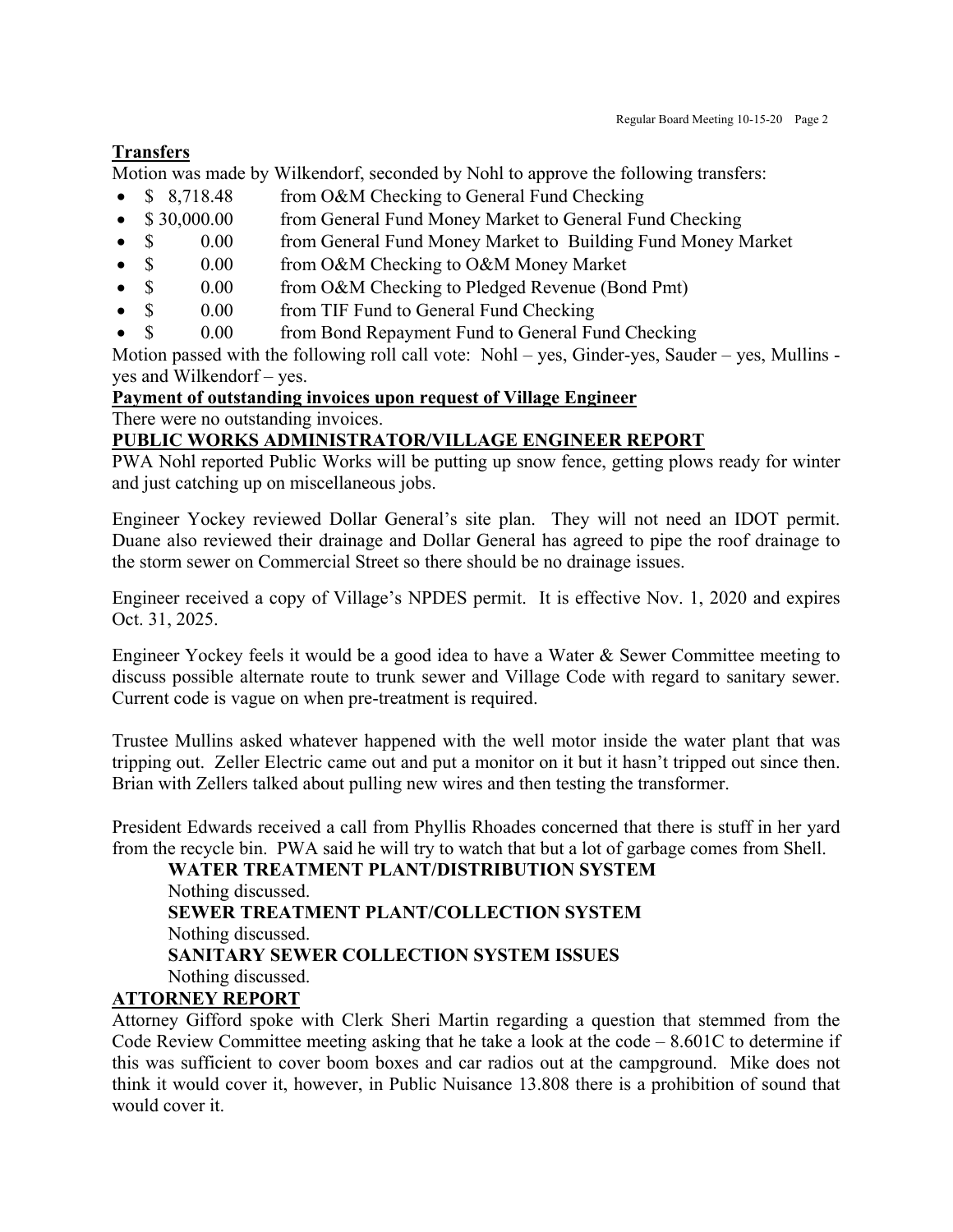Attorney Gifford received an email from Eric Gibson, Woodford County Assistant States Attorney, saying they would like to bring the TIF discrepancy issue to a close one way or another. The email suggests the property annexed with a bad legal description, which the Village does not agree with. Mike is going to talk to him again tomorrow.

## **VILLAGE PRESIDENT'S REPORT**

President Edwards thanked Josh, Mike and Kyle for putting up the Handicapped Parking Signs at the Village Hall.

President Edwards presented a resignation letter. He will be moving in late November.

# **OLD BUSINESS**

# **Comprehensive Plan/Mile and a half radius map**

Nothing discussed.

### **Ingress/Egress Easement for Sanitary Sewer Trunk Main**

Nothing discussed.

### **Raymond & Cleveland Street Right of Way**

PWA Nohl sent watermain easement to Coulter. No response yet.

### **Sewer Main Easement – Dr. Merheb & Barn III**

Attorney Gifford followed up with Mr. Ghantos regarding the sewer main easement with Dr. Merheb. Mr. Ghantos told us to wait that Dr. Merheb is very busy.

#### **Drainage Issue E Martin Drive**

PWA reported there is a decent stand of grass. This can be removed from agenda.

#### **Amendment to Timberline Mobile Estates Water Service Agreement – Letter of Credit**

Attorney Gifford sent a letter to Mr. Rizqallah. No response.

## **Easement for trunk sewer manhole T-17**

PWA sent Easement to Jeff Schrock. It has been signed and filed with Woodford County.

### **Proposed Resubdivision of a portion of Goodfield Business Park/Goodfield Business Park Phase One-B**

The proposed resubdivision of a portion of Goodfield Business Park – Goodfield Business Park Phase One-B has been signed and filed with Woodford County.

#### **Set Trick or Treat Hours**

Trick or Treat Hours were set for Saturday, October 31 from 5-8pm for those who wish to participate.

#### **Set TIF Joint Review Meeting**

 $\overline{6:45p.m.}$  November  $19<sup>th</sup> - prior$  to November Regular Board Meeting.

### **Consolidated Election – April 6, 2021**

Nothing discussed.

#### **NEW BUSINESS**

## **Personnel**

President Edwards presented a resignation letter. He will be moving in late November.

# **Annual Treasurer's Report**

Motion was made by Mullins, seconded by Ginder to approve the Annual Treasurer's Report as presented. Motion passed with the following roll call vote: Nohl – yes, Ginder – yes, Sauder – yes, Mullins – yes and Wilkendorf – yes.